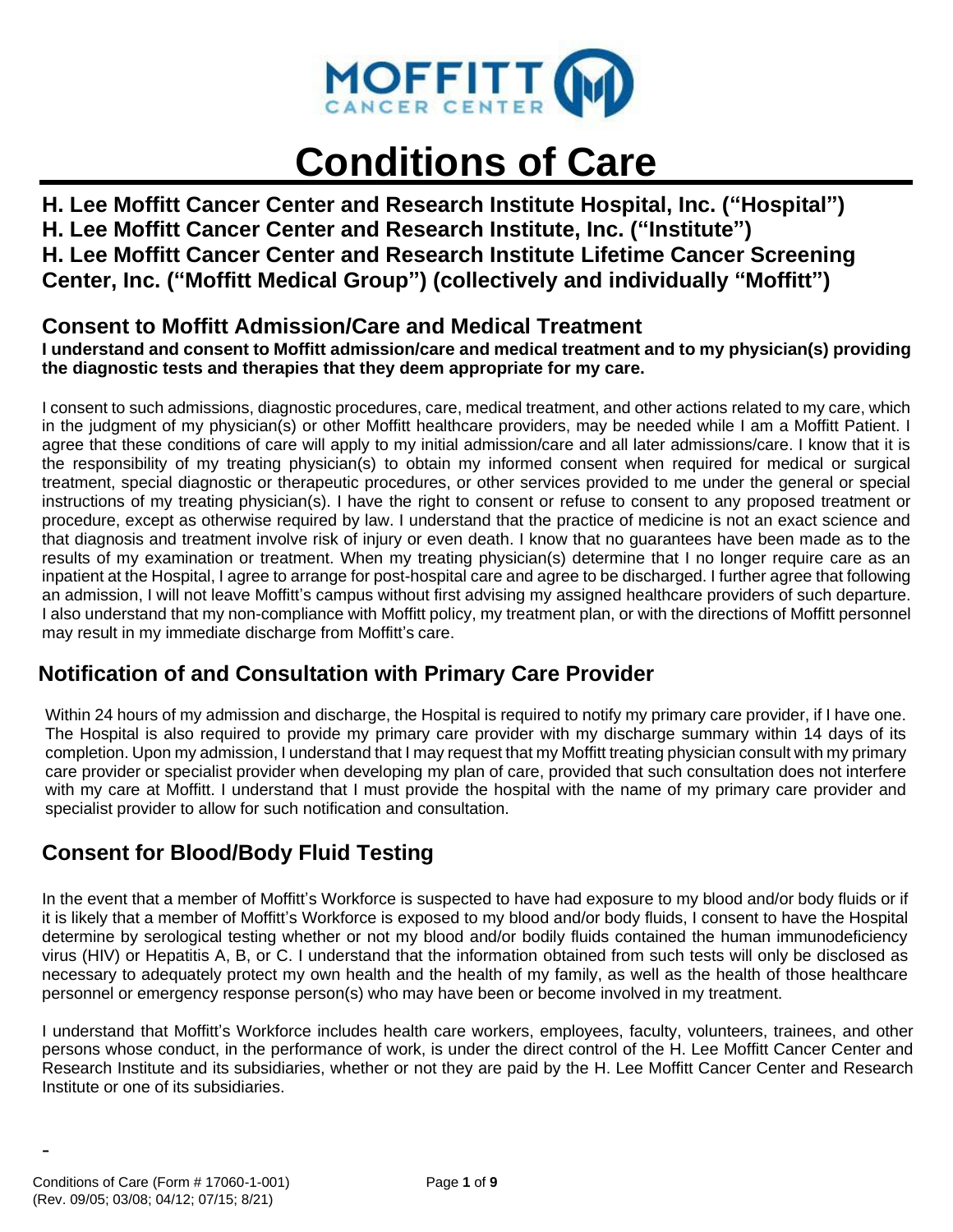# **Consent for Medically Necessary Genetic Testing/DNA Analysis:**

I agree that Moffitt may conduct medically necessary genetic testing/DNA analysis on me to identify and/or treat certain diseases or illnesses as ordered by my physician or other authorized Moffitt health care provider. This testing/analysis is not considered research but is considered to be an appropriate means of evaluation at the time of testing. The purpose of this testing/analysis includes, but is not limited to, providing guidance related to my clinical care based on the characteristics of my tumor/cancer, clarifying my diagnosis, and/or guiding drug dosing to help mitigate drug-induced toxicities. This testing/analysis is complex and utilizes specialized materials so that there is always a very small possibility that the test will not work properly or that an error will occur. The results of the testing/analysis may have clinical or reproductive implications for me and my family members and in certain instances may indicate a higher chance of an inherited risk in myself or my family. I understand and agree that the results of the genetic testing and/or DNA analysis will become a part of my medical record, and will be disclosed to my Moffitt care team, persons authorized by me, for purposes permitted by federal and state law, and in accordance with Moffitt's policies and procedures, including, these Conditions of Care and Moffitt's Notice of Privacy Practices. Should I have any questions regarding this consent or the medically necessary use of genetic testing/DNA analysis at Moffitt, I acknowledge that I should contact my treating physician.

## **Notice of Limitation on Liability**

**I understand that the Hospital is a teaching hospital and that my care may be directed by physicians employed by the Moffitt Medical Group, the University of South Florida, or other third party entities. Medical liability is limited by state law.**

I understand that the Hospital and the Moffitt Medical Group are subsidiaries of the Institute. The Institute, the Moffitt Medical Group, the Hospital and the H. Lee Moffitt Cancer Center and Research Institute Foundation, Inc. ("Foundation") are not-for-profit corporations organized under Section 1004.43, Florida Statutes, and acting primarily as an instrumentality of the State of Florida, and any liability that may arise from my care is limited by law.

I understand that some of the physicians on the Hospital's medical staff have been granted the privilege of using the Hospital's facilities but exercise their own independent medical judgment and are not employees or agents of Moffitt, Moffitt Medical Group, or the Hospital, but rather are independent contractors, or employees of the University of South Florida College of Medicine or Board of Trustees (collectively "USF") or other third party physician group or healthcare entity.

I understand and agree that the Institute, Moffitt Medical Group and the Hospital are not liable for any act or failure to act by following the instructions of any of the independent contractors or employees of USF or other third party entity. I further understand that the Institute, Moffitt Medical Group and the Hospital are not liable for the medical care and treatment rendered to me that may be provided by employees, servants or agents of USF or other third party entity. To the extent that employees, servants or agents of USF or other third party entity provide care at the Hospital or a Moffitt facility, such personnel shall not be deemed to be agents of any person other than the USF or other third party entity, respectively. Any liability that may arise from that care may also be limited by law.

## **Personal Valuables**

## **Moffitt shall not be responsible for my valuables.**

I agree that Moffitt is not responsible or liable for the loss or damage of any money or personal property brought or believed to have been brought into the Hospital or any other Moffitt facility by me and/or my agent, whether or not placed in the facility's safe, including, but not limited to, money, jewelry, glasses, dentures, hearing aids, laptops, other electronics, or documents. I understand that if I choose to bring such valuables to Moffitt, that I am doing so at my own risk.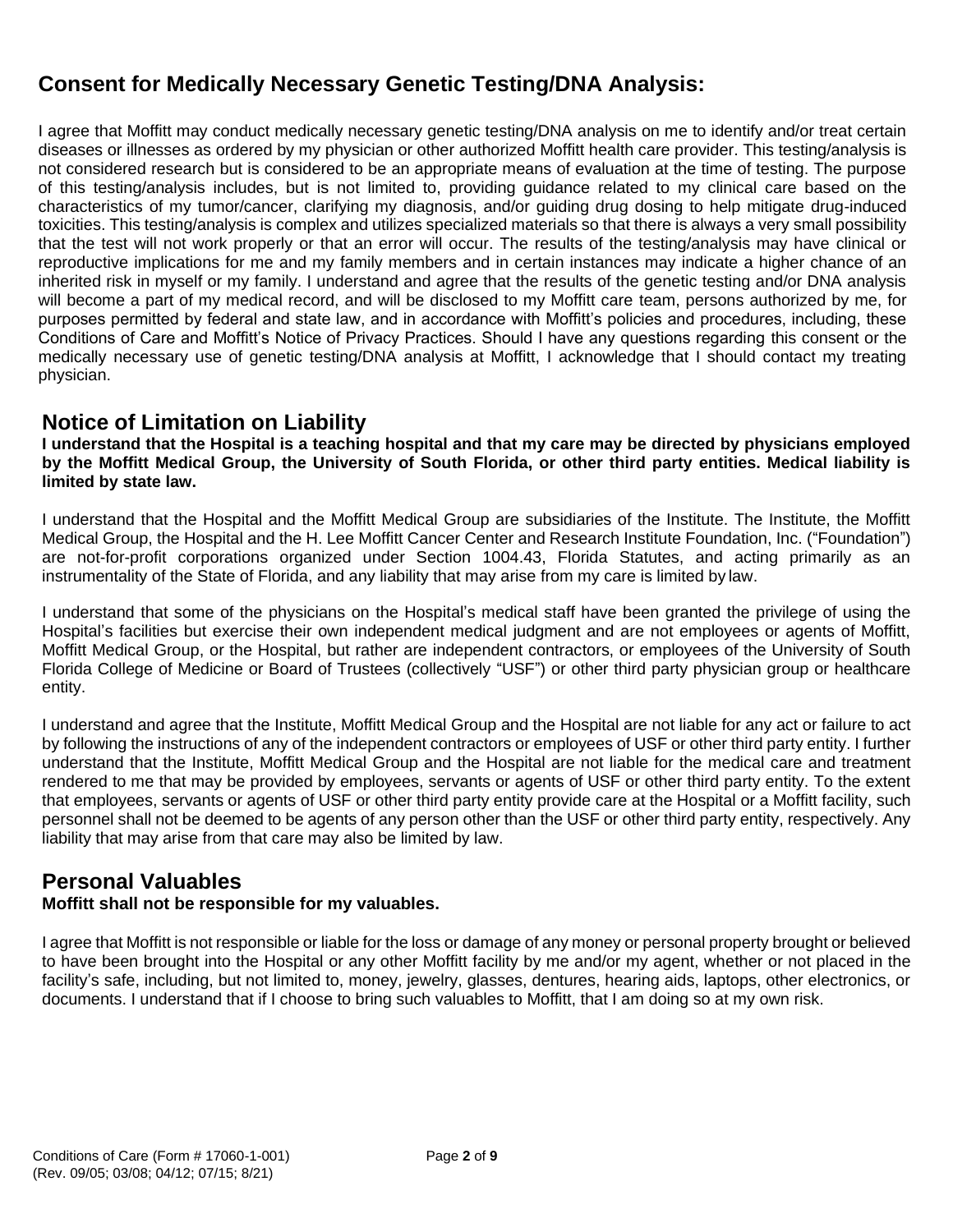# **Financial Payments**

## **I agree to pay my bills and agree to have all insurance plans, benefit plans and health care service plans make payment directly to Moffitt and physician(s).**

In consideration of all Moffitt services, or future Moffitt services rendered to me, I unconditionally and irrevocably assign to the Hospital, Moffitt Medical Group, USF, and all my physician(s) participating in my treatment and care, all of my rights and interest in any insurance proceeds, benefits (including Medicare, TRICARE/CHAMPUS, and Medicaid benefits), policy provisions, and/or judgments, payable to me or on my behalf.I direct any and all payors (including, but not limited to, all insurance companies, self-insurance benefit plans, whether governed by ERISA or not, personal injury protection benefits, uninsured and under-insured benefits, and health care service plans) to make payment on my behalf directly to the Hospital, Moffitt Medical Group, USF and my physician(s), as applicable.

I have primary responsibility for all my related charges even if the Hospital or Moffitt Medical Group agrees to accept payment directly from another payor, except as otherwise provided under applicable law. I shall remain responsible for the payment of all unpaid amounts and for all services provided to me, which are not covered services by insurance.

I acknowledge that Moffitt has created or acquired certain facilities for providing healthcare services, either on the campus or off the campus of the Hospital. Further, I acknowledge that some of Moffitt's facilities are licensed as a part of the Hospital and are considered provider-based facilities, while others may not be considered provider-based facilities and may be operated by the Moffitt Medical Group. If I obtain healthcare services from a provider-based facility of the Hospital, I understand and agree that I may be responsible for a separate hospital facility charge that would not be charged at a non-provider-based facility. This charge is in addition to the professional charge for the services of the physicians or other healthcare providers and may result in higher out-of-pocket expenses to me. Should I have any questions or concerns related to whether a facility is a provider-based location of the Hospital or the impact on billing of the healthcare services provided at a facility, I acknowledge that I should contact the Billing Department at 813-745- 8422.

I acknowledge that FLORIDA FRAUD STATUTE, Section 817.234, Florida Statutes, provides that any person who knowingly and with intent to injure, defraud, or deceive any insurance company files a statement or claim containing any false, incomplete or misleading information is guilty of a felony of the third degree. I certify that the insurance information given by me in applying for payment under such programs is correct.

Venue for any action arising hereunder shall be proper only in the state courts of Hillsborough County, Florida.

# **Consent for Use and/or Disclosure of My Health Information**

## **I give my consent for the Cancer Center to use and/or disclose my Health Information as permitted by federal and Florida law and as represented in the Cancer Center's Notice of Privacy Practices.**

I recognize that in this Consent for Use and/or Disclosure of My Health Information section, the term "Cancer Center" means the Hospital, Institute, Moffitt Medical Group and all other participants in the organized health care arrangement identified in the Cancer Center's Notice of Privacy Practices.

I recognize that in these Conditions of Care, the term "Health Information" means my identifying and non-identifying information including, but not limited to, my medical records, my demographic, diagnostic, and therapeutic treatment information, prescription medication history and information, billing and other business information, information related to sexually transmissible diseases, communicable diseases, HIV/AIDS, mental health, or substance abuse, and genetic information.

As permitted by federal and Florida law, I consent to the Cancer Center's use and/or disclosure of my Health Information:

- For my care and treatment, including sharing my Health Information with another provider to determine how to diagnose or treat me, or to provide continuity of my health care.
- For obtaining payment for my health care services, including providing Health Information to any of my guarantor(s) to show treatment and necessity of services, and obtaining pre-approval from my insurance company for my treatment and determining benefit entitlement.
- For the Cancer Center's health care related business operations.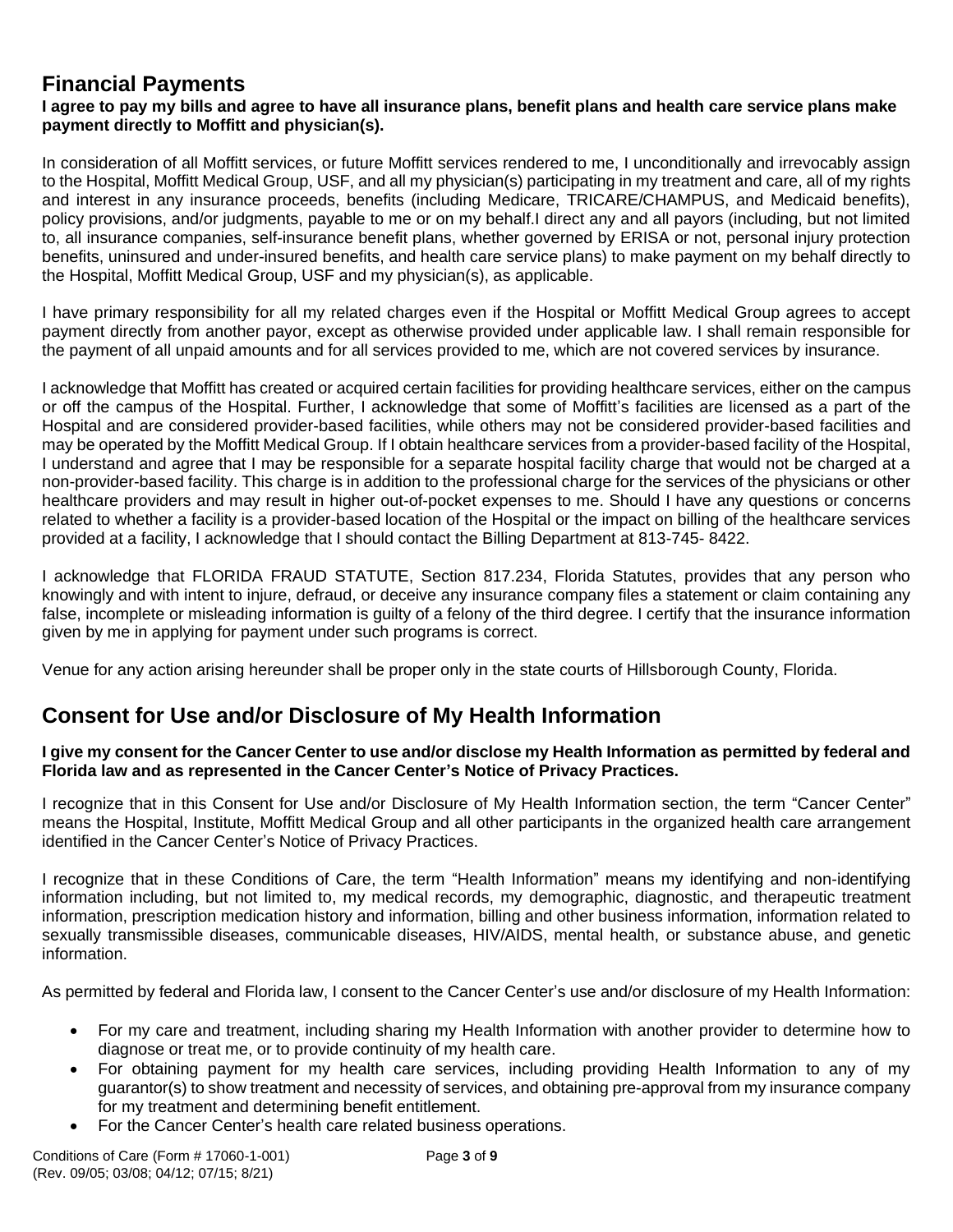- For product monitoring, repair and recall, as discussed in the Cancer Center's Notice of Privacy Practices.
- For my inclusion in the Cancer Center's Patient Directory. (I may choose to be excluded when I am admitted.)
- When the Cancer Center removes some or all of the information that may identify me.
- For other purposes permitted by federal or state law as discussed in the Cancer Center's Notice of Privacy Practices.

I agree that the Cancer Center may contact me, including via text messaging, e-mail, automatic telephone dialing device, artificial or prerecorded voice, or any other form of electronic communication at any phone number or e-mail address that I provide to the Cancer Center, to provide me with information to help me manage my health, remind me about my scheduled appointments and recommended tests, facilitate account billing and collection and payment posting and/or processing for services obtained at the Cancer Center, and provide surveys, quality assurance reviews, newsletters, or other information including, but not limited to, invitations to participate in research, studies, or focus groups, and other educational or supportive information or how I may donate. This electronic communication may come from the Cancer Center or from the Cancer Center's partners, who assist the Cancer Center with such messages. By agreeing, I understand that the information transmitted by and to me by e-mail and text messages is unencrypted and that, as a result, it may be possible for others to intercept the information sent and received. I also understand that standard text messaging and data rates may apply. I agree to keep the Cancer Center informed of my up to date mobile number and email address at all times, and notify the Cancer Center if the telephone number I have provided is no longer in my possession. I understand that I can revoke my consent to receive text messages and e-mails from the Cancer Center at any time by notifying the Cancer Center, as represented in the Cancer Center's Notice of Privacy Practices. I understand that I should not contact the Cancer Center via text messaging or e-mail regarding urgent or time-sensitive matters.

I give permission to the Cancer Center to disclose my name and other demographic information, including information about my age and gender, where I live or work, and the dates that I received treatment, to its related charitable foundation for the purpose of contacting me, including via text messaging, e-mail, automatic telephone dialing devices, or any other form of electronic communication, about fundraising and attendance at events and providing me with informational materials or for other purposes related to the mission of the Cancer Center and its related charitable foundation. I recognize that I do not have to participate if I am contacted and may elect to "opt-out" of certain future communications, as represented in the Cancer Center's Notice of Privacy Practices.

I recognize that research will not be conducted on me unless I voluntarily give my informed consent, or as otherwise permitted by laws governing research. I consent, however, for my Health Information to be used consistent with federal law in reviews preparatory to research, in research studies if I should become deceased, or in research where the Institutional Review Board and Privacy Board have approved the use of my Health Information for research.

In the event my care and treatment involves the removal of blood, plasma, tissues, organs or devices that would otherwise be discarded, I agree to donate to the Hospital, Moffitt Medical Group and/or Institute these items and give my permission to the Hospital, Moffitt Medical Group and/or Institute to retain, preserve, use or dispose of any such material for the coordination and continuity of my care and treatment, for education of physicians, nurses, and other health care personnel, and for research as permitted by law.

I release the Cancer Center from any liability that may arise from the use and disclosure of my Health Information for purposes authorized by these Conditions of Care or by law. I acknowledge that the consents for use and/or disclosure of my Health Information given in this section are critical components of my care and treatment and I understand that I may not revoke this consent.

# **Photography and Video and Audio Recordings**

I acknowledge that photography, video, and audio recordings by patients and visitors are generally prohibited on Moffitt's main campus and all Moffitt off-site areas unless I receive written permission from the appropriate Workforce member to make such a recording in accordance with Cancer Center Policy.

I understand that to assist Moffitt with validating my identity, Moffitt may ask to take my picture at the time of registration and store it in my Electronic Health Record (EHR). I also understand that this is not mandatory, and I may decline at any time.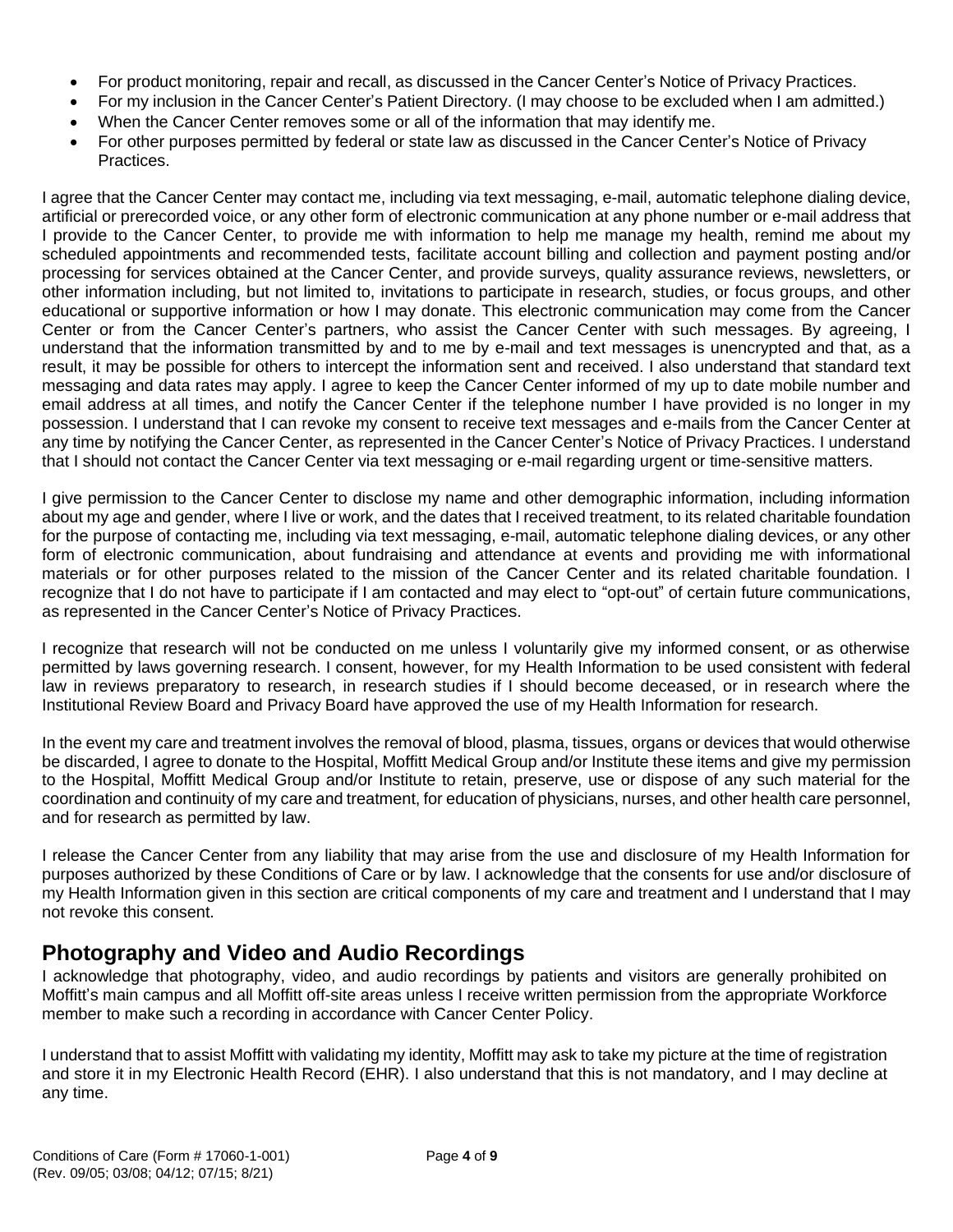## **Tobacco Free Campus**

## **Moffitt's main campus and all Moffitt off-site areas are 100-percent tobacco free.**

I understand and agree that smoking or tobacco use is not allowed anywhere on these properties and that any person found using tobacco products will be asked to immediately extinguish such products. For more information on Moffitt's tobacco-free initiative, please call 1-888-MOFFITT (1-888-663-3488).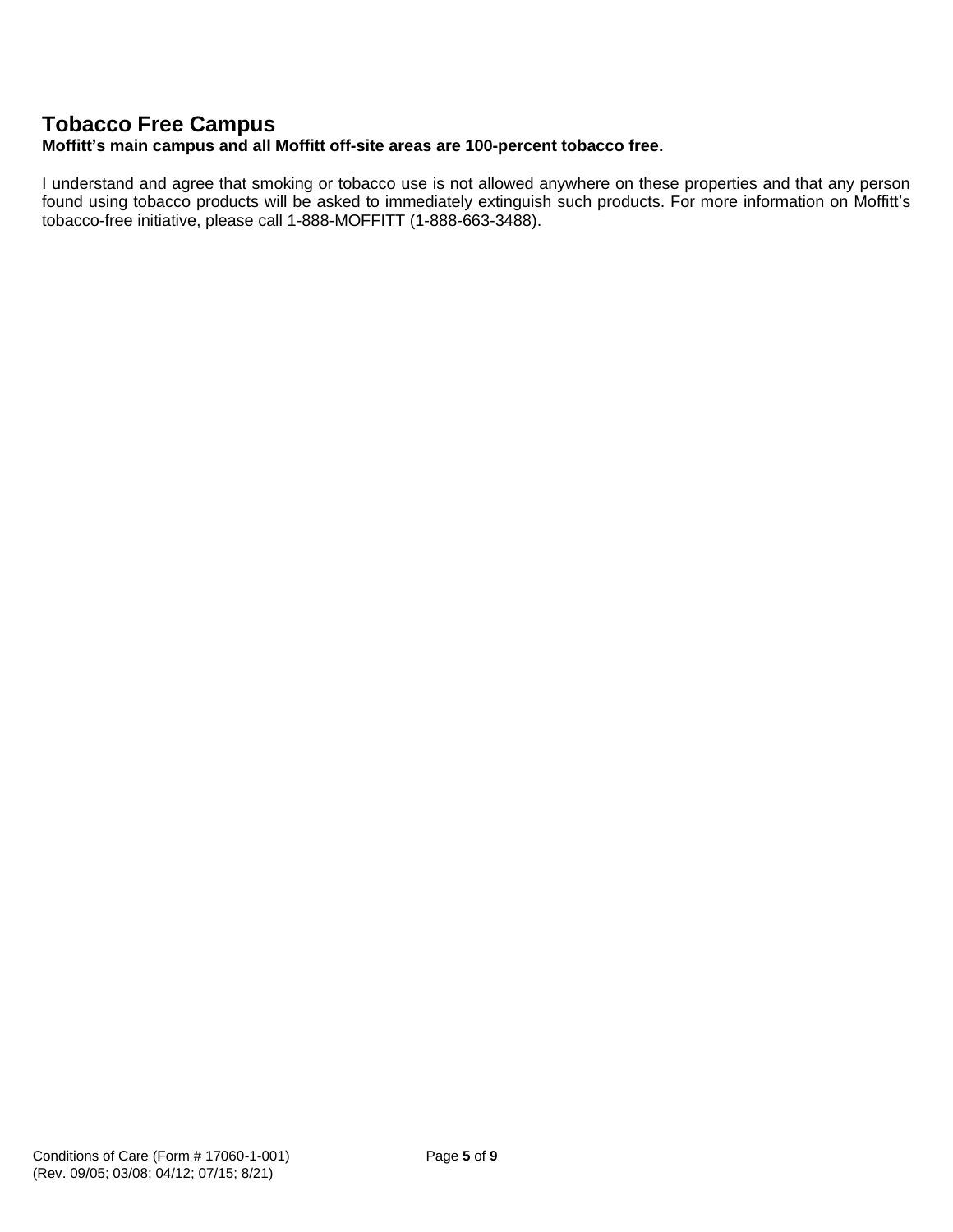# **Conditions of Care**

## **I have read, understood, and received a copy of these Conditions of Care. I am satisfied that I understand what it means and accept these terms as the patient or an authorized representative of the patient.**

The undersigned certifies that he/she has read and has had the foregoing information explained, has been offered a copy of this document and is able to access this document online, is satisfied that he/she understands fully its contents and significance and is the patient or a representative duly authorized by the patient to execute these Conditions of Care for and on behalf of the patient and to accept its terms for and on behalf of the patient who shall be bound thereby.

I understand that this document covers the topics listed below in readable, layman's terms:

- Consent to Moffitt Admission/Care and Medical Treatment
- Notification of and Consultation with Primary Care Provider
- Consent for Blood/Body Fluid Testing
- Consent for Medically Necessary Genetic testing
- Notice of Limitation on Liability
- Personal Valuables
- Financial Payments
- Consent for Use and/or Disclosure of My Health Information
- Photography and Video and Audio Recordings
- Tobacco Free Campus

*I understand that Moffitt may amend, update, or otherwise change, the conditions and/or the provisions included in this document to conform with rules, laws, and or regulations. Please check the contents of these Conditions of Care via your Patient Portal periodically for changes. Each such amendment shall become automatically valid and enforceable at the time when first displayed by Moffitt via the Patient Portal.* 

## *\*\* These Conditions of Care must be signed by the Patient unless the Patient is unable to sign due to mental or physical incapacity or is under the age of eighteen (18) years old \*\**

| Print name of patient: PATIENTPORTALONLY XTEST                  |                  |
|-----------------------------------------------------------------|------------------|
| Patient's date of birth:<br>10/10/1956                          |                  |
| Signature:<br>⊳∡ و                                              | Date: 12/17/2021 |
| (Patient/Patient's representative if patient is unable to sign) |                  |
| Self<br>Representative's relationship to patient:               |                  |
|                                                                 |                  |
| Name of patient representative:                                 |                  |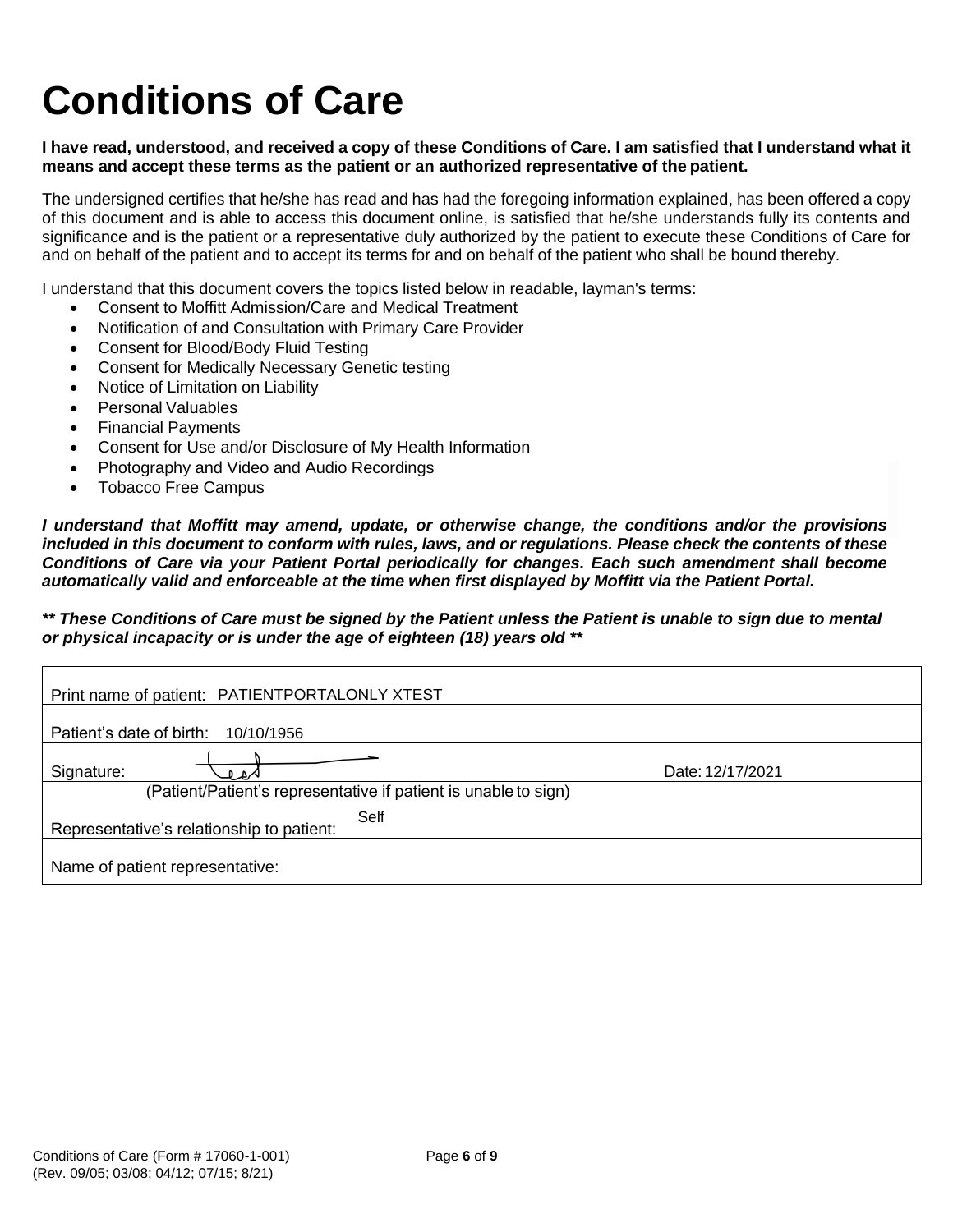#### **TO OUR PATIENTS**

It is Moffitt Cancer Center's goal to provide high quality service. Should you have any problems or concerns while a patient at Moffitt Cancer Center, we hope that you will advise us. Our Patient Relations office is located on the first floor near the main lobby. Please feel free to contact Patient Relations at 813-745-3808. The following is a summary of your rights and responsibilities.

#### **YOUR RIGHTS\***

- You have the right to receive kind and respectful care, while also considering your dignity. To be made comfortable, and have health care providers respect your cultural, social, emotional, spiritual, and personal values, beliefs and preferences.
- You have the right to upon request, have a family member or other person of your choice and your own doctor notified if you are admitted to the Hospital.
- You have the right to receive reasonable and fair treatment or services without regard to your age, race, ethnicity, religion, culture, language, physical or mental disability, socioeconomic status, sex, sexual orientation, gender identity or expression, or source of payment.
- You have the right to know what patient support services are available to you; including whether an interpreter is available as well as the availability of pastoral and other spiritual services.
- You have the right to receive information from all health care providers, including medical information, in your preferred language or form of communication at no cost to you. If you have vision, speech, hearing, or cognitive impairments, a method of communication that meets your needs will be provided.
- You have the right to know the names of the doctors performing medical services and the name of the person who is primarily responsible for your care.
- You have the right to receive prompt and reasonable responses to reasonable questions and requests. You may consult with a specialist, at your own request and expense.
- You have the right to be given, upon request, full information and necessary counseling on the availability of known financial resources for your care.
- You have the right to know, upon request and prior to treatment, whether the health care provider or facility accepts the Medicare assignment rate, if you are eligible for Medicare.
- You have the right to receive, upon request, prior to treatment, a reasonable estimate of charges for medical care.
- You have the right to receive information about your health; including diagnosis, planned course of treatment, alternatives, risks,
- expected and unexpected outcomes, and prognosis, in terms you can understand.
- You have the right to take part in developing and implementing your plan of care.
- You have the right to participate in resolving questions that arise during your care, including issues of conflict resolution, withholding resuscitation, and end of life care.
- You have the right to make decisions regarding your medical care, and receive as much information about any proposed treatment or procedure as you may need in order to give informed consent or to refuse a course of treatment. Except in emergencies, this information shall include a description of the procedure or treatment, the medically significant risks involved, other courses of treatment or nontreatment and the risks involved in each, and the name of the person who will carry out the procedure or treatment.
- You have the right to be told if proposed medical treatment is for purposes of experimental research and either consent or refuse to participate.
- You have the right to give or refuse consent for the Hospital to use recordings, films, or other images of you for purposes other than your care.
- You have the right to receive treatment for any emergency medical condition that will get worse if treatment is notprovided.
- You have the right to request or refuse treatment, to the extent permitted by law. You do not have the right to demand inappropriate or medically unnecessary treatment. You have the right to leave the Hospital, even against the advice of physicians, to the extent permitted by law.
- You have the right to confidentiality of your medical record and the right to access information from it when the medical record is complete.
- You have the right to appropriate assessment and management of your pain. You may request or reject the use of any or all treatment to relieve pain, including opiate medication.
- You have the right to create advance directives, whether inpatient or outpatient. Advanced directives allow you to make your preferences known about your health care, and often include designation of a healthcare surrogate, a living will, and organ donation preferences. Assistance in preparing advance directives is available by contacting the Social Work Office at 813-745-8407.
- You have the right to have your personal privacy respected. Discussion about your case, consultation, examination, and treatment are confidential and should be conducted discreetly. You have the right to be told the reason for the presence of any individual. You have the right to have visitors leave prior to an examination and when treatment issues are being discussed.
- You have the right to keep and use personal clothing or possessions as space permits, unless it affects the right of another patient or is not recommended for documented medical, safety, or programmatic reasons.
- You have the right to confidential treatment of all communications and records about your care and stay in the Hospital. You will receive a separate "Notice of Privacy Practices" that explains your privacy rights in detail and how we may use and disclose your protected health information.
- You have the right to receive care in a safe setting, free from mental, physical, sexual, or verbal abuse and neglect, exploitation or harassment. You have the right to access protective and advocacy services, including notifying government agencies of neglect or abuse.
- You have the right to be free from restraints and seclusion used as a means of coercion, discipline, convenience, or retaliation by staff.
- You have the right to reasonable continuity of care and to know in advance the time and location of appointments, as well as the identity of the persons providing the care.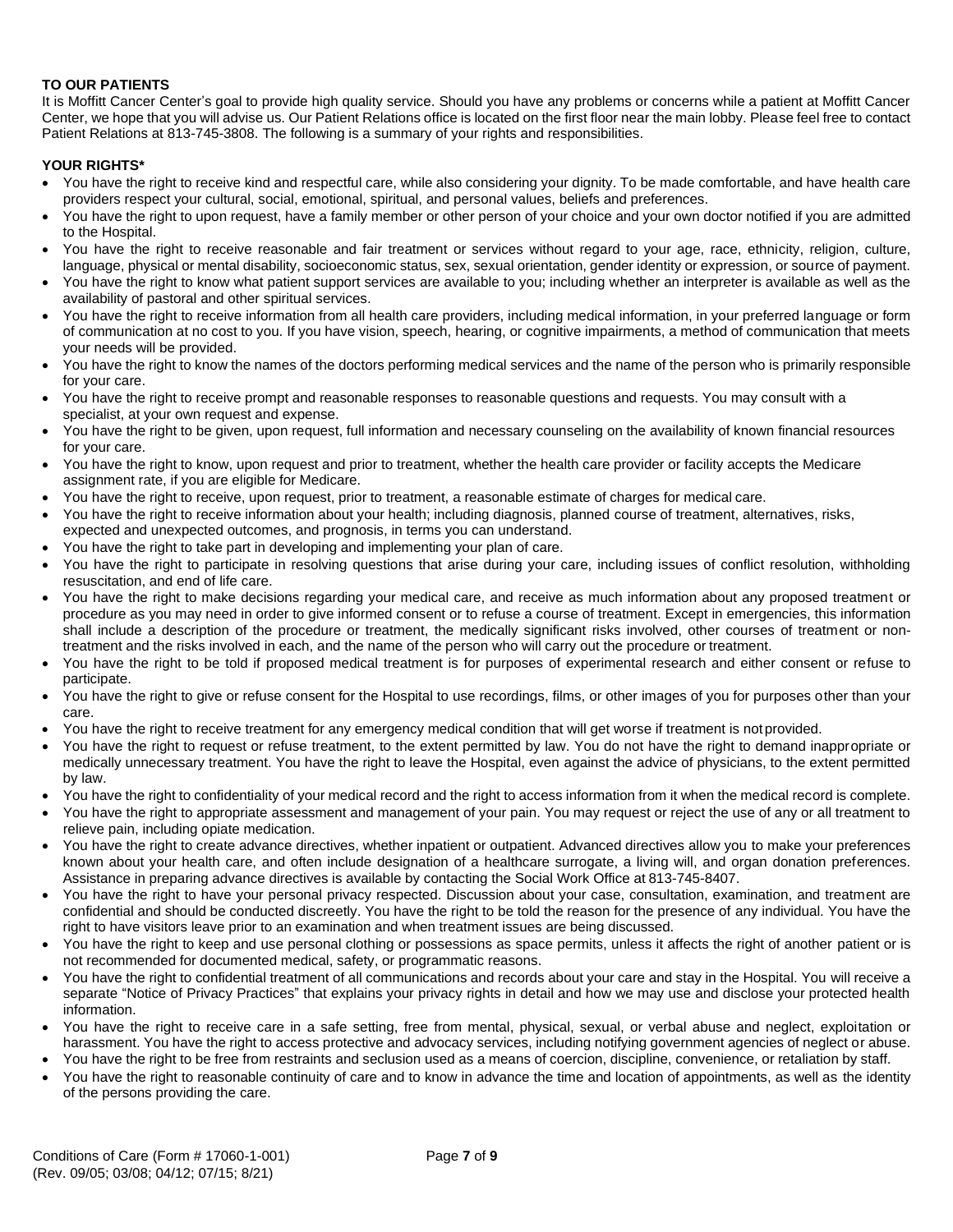- You have the right to be informed by the doctor, or a delegate of the doctor, of continuing health care requirements following discharge from the Hospital. Upon your request, a friend or family member may also be provided this information.
- You have the right to receive a complete explanation of needs and alternatives before being transferred to another health care facility.
- You have the right to know hospital rules and policies, including those rules which apply to your conduct.
- You have the right to have a family member, friend or other individual present with you for emotional support during your hospitalization or outpatient visit. You may designate visitors of your choosing, if you have decision-making capacity, unless:
	- 1. No visitors are allowed.
	- 2. The facility reasonably determines the presence of a particular visitor would endanger the health or safety of a patient, a member of the staff or other visitor to the facility or would significantly disrupt the operations of the facility.
	- 3. You have told the health facility staff that you no longer want a particular person to visit.

However, a health facility may establish reasonable restrictions upon visitation, including limitations upon the hours of visitation and the number of visitors.

- You have the right to have the person(s) of your choosing involved in your care, treatment, and services decisions to the extent permitted by you or your chosen decision-maker if you're unable to make decisions.
- You have the right to receive a reasonably clear and understandable itemized bill and, upon request, to have the charges explained
- You have the right to request a copy of the full text of the Florida Patient's Bill of Rights and Responsibilities.
- You have the right to be informed of the Cancer Center's procedures for expressing grievances (complaints) and to express grievances regarding any violation of your rights as set forth in Florida law, through the grievance procedure and the appropriate state licensing agency.
- You have the right to file a grievance. If you want to file a grievance with this Hospital, you may do so by writing or calling Moffitt Cancer Center, Mailstop MCC-PTREL, 12902 Magnolia Drive, Tampa, 33612, Phone 813-745-3808. The grievance committee will review each grievance and provide you with a written response. The written response will contain the name of a person to contact at the Hospital, the steps taken to investigate the grievance, the results of the grievance process, and the date of completion of the grievance process. Concerns regarding quality of care or premature discharge will also be referred to the appropriate Utilization and Quality Control Peer Review Organization (PRO).
- You have the right to file a complaint against our hospital regardless of whether you use the Hospital's grievance process. Such complaints may be filed by writing or calling the Agency for Healthcare Administration, 2727 Mahan Drive, Tallahassee, FL, 32308-5407. Phone 888- 419-3456. Another option is to contact the Joint Commission (formerly known as the Joint Commission of Accreditation of Healthcare Organizations) at 1-800-994-6610 or visit [www.jointcommission.org.](http://www.jointcommission.org/)

\* These rights extend to a parent, guardian or surrogate who is authorized to make decisions on behalf of the patient.

### **PATIENT RESPONSIBILITIES**

- You are responsible for providing complete and correct information, to the best of your knowledge, about your present illness, past illnesses, hospitalizations, medications, and other matters relating to your health.
- You are responsible for reporting changes in your condition and any concerns you may have about your care or safety. Asking questions will help your care team provide you with the best possible care.
- You are responsible for following the instructions of your doctor and care team. If you cannot follow your care instructions or do not understand them, you are responsible for telling a member of your care team that you cannot follow or do not understand their instructions.
- You are responsible for keeping your appointments and notifying the Cancer Center when you are unable to keep an appointment.
- You are responsible for assuring that the financial obligations to the Cancer center are fulfilled as promptly as possible.
- You are responsible for interacting with the Hospital staff in a courteous and respectful manner. Please respect the rights and property of Hospital staff and other patients. You are also expected to follow hospital rules such as those regarding noise, smoking, and visitation.
- You are responsible for your actions if you refuse treatment or do not follow your doctor's or care team's instructions.
- You are responsible for telling the Hospital if you have an advanced directive. You or your representative should tell the Hospital if you have an advance directive. If you have one, please bring a copy to the Admitting Office or outpatient registration. At the time of admission or registration, we will need to know the name of the person you designate to make your health care decisions and the general nature of your preferences for your care. A clinical social worker can help you prepare an advance directive if you have not done so. The Social Work office can be reached by calling (813) 745-8407.

A representative from the Patient Relations Department is here to answer your questions and listen and respond to your concerns and questions.

### **Patient Relations Representative** A Patient Relations Representative will:

Serve as an advocate for patients to ensure the best possible health care is provided while upholding their rights and responsibilities.

Interpret the institution's philosophy, policies, procedures and services to patients, their families and visitors.

Help to expedite services on behalf of patients.

Provide a place where patients, family members or visitors can come to offer a question, compliment, concern or suggestion and be assured that their concerns will be acknowledged and responded to.

Patient Relations Department - The Patient Relations Office is located on the first floor just off the main lobby. Services are provided from 8 a.m. - 5 p.m., Monday through Friday. A Patient Relations Representative can be reached internally at extension 3808, or externally at 813- 745-3808 or toll-free at 800-456-3434, extension 3808. Appointments are not needed but are encouraged.